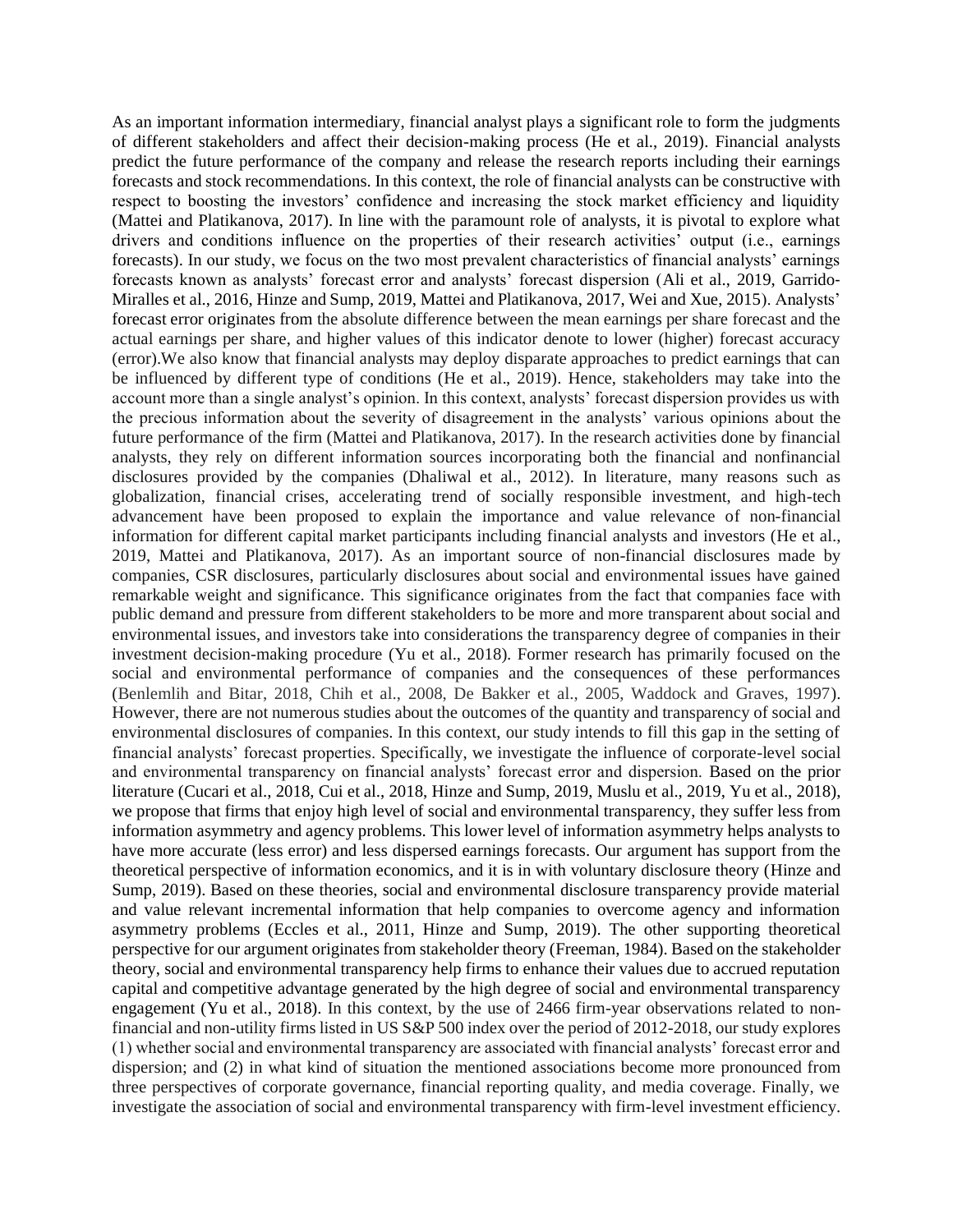Following previous studies (e.g., Eccles et al., 2011, Manita et al., 2018, Yu et al., 2018), we rely on Bloomberg's social and environmental scores as measures of social and environmental transparency. More details of Bloomberg's social and environmental transparency scores are presented in the research design segment. Our results suggest that, there is a negative and significant association between both of the social and environmental transparency with both of the financial analysts' forecast error and dispersion. We also find that the association of social/environmental transparency with each of analysts' forecast error and dispersion become more pronounced for weakly governed companies (measured by Bloomberg's score), firms having low level of financial reporting quality (measured by (DeFond and Park, 2001) model), and companies having low level of media coverage (based on the number of news reports published in FACTIVA database*)*. In general, our findings suggest that environmental and social transparency as external monitors are more strengthened when the other monitoring mechanisms such as media coverage, financial reporting quality, and governance are not strong, implying a substitutional role of the social and environmental disclosure transparency in monitoring. In an additional analysis, to make our argument about the influence of social/environmental transparency on information asymmetry and agency problems more robust, we investigate the impact of social/environmental transparency on firm-level investment efficiency. In other words, if we believe that social and environmental transparency can mitigate the information asymmetry issue and help the analyst to have a richer and more transparent information environment; this information asymmetry reduction might be tangible and can be shown in the context of firm-level investment efficiency as well. In this context, our results suggest that both of the social and environmental transparency are positively and significantly associated with firm-level investment efficiency (measured by (Biddle et al., 2009) proposed model) and they are negatively and significantly associated with both of the firm-level over-investment and under-investment inefficiencies. These findings are in line with our proposition that social and environmental transparency can attenuate information asymmetry concern that is reflected in lower financial analysts' error and dispersion. To mitigate this concern that disclosure transparency (i.e., social and environmental transparency) and analysts' forecast properties (i.e., analysts' forecast error and dispersion) might be endogenously determined, we initially use Hausman test (Hausman, 1978) and results suggest that the null hypothesis of no endogeneity is not rejected. Hence, we rely on OLS estimator for our analysis. In addition, we lag our independent variables by one period to alleviate concerns related to concurrent endogeneity problem. We also include year and industry (based on two-digit SIC code) fixed effects in our model, and we estimate our model with t-statistics clustered at the firm level that is robust to both heteroscedasticity and within-firm serial correlation. Finally, since our sample period includes post Regulation Fair Disclosure 1, the concern that the disclosure transparency and analysts' forecast properties are endogenously determined by private information is attenuated. Our study provides several contributions. First, we extend the literature that focuses on the consequences of social and environmental transparency (Bernardi and Stark, 2018, Biddle et al., 2009, Cucari et al., 2018, Manita et al., 2018, Yu et al., 2018) by introducing two novel outcomes of more accurate and less dispersed financial analysts' earnings forecasts to this literature. We also add to prior research (Aerts et al., 2008, He et al., 2019, Heo and Doo, 2018, Hsu and Chang, 2011, Mattei and Platikanova, 2017, Ngobo et al., 2012) that tries to present evidence about the materiality and value relevance of non-financial information disclosure as we show that higher disclosure transparency results in higher (lower) investment efficiency (financial analysts' forecast error and dispersion). Secondly, to best of our knowledge, our paper is the first one to provide evidence about the moderating roles of the firm-level characteristics of financial reporting quality, corporate governance, and media coverage on the association of disclosure transparency and financial analysts' forecast properties. Thirdly, our paper is the first one to examine the association of social and environmental transparency and firm-level investment efficiency. Our results imply that the high degrees of social and environmental transparency have remarkable economic influences on capital investment decisions (shown by lower under-investment and over-investment firm-level inefficiencies), which may be

<sup>1</sup> Regulation Fair Disclosure (Reg. FD), introduced in 2000, forbids companies from selectively releasing private information to financial analysts.